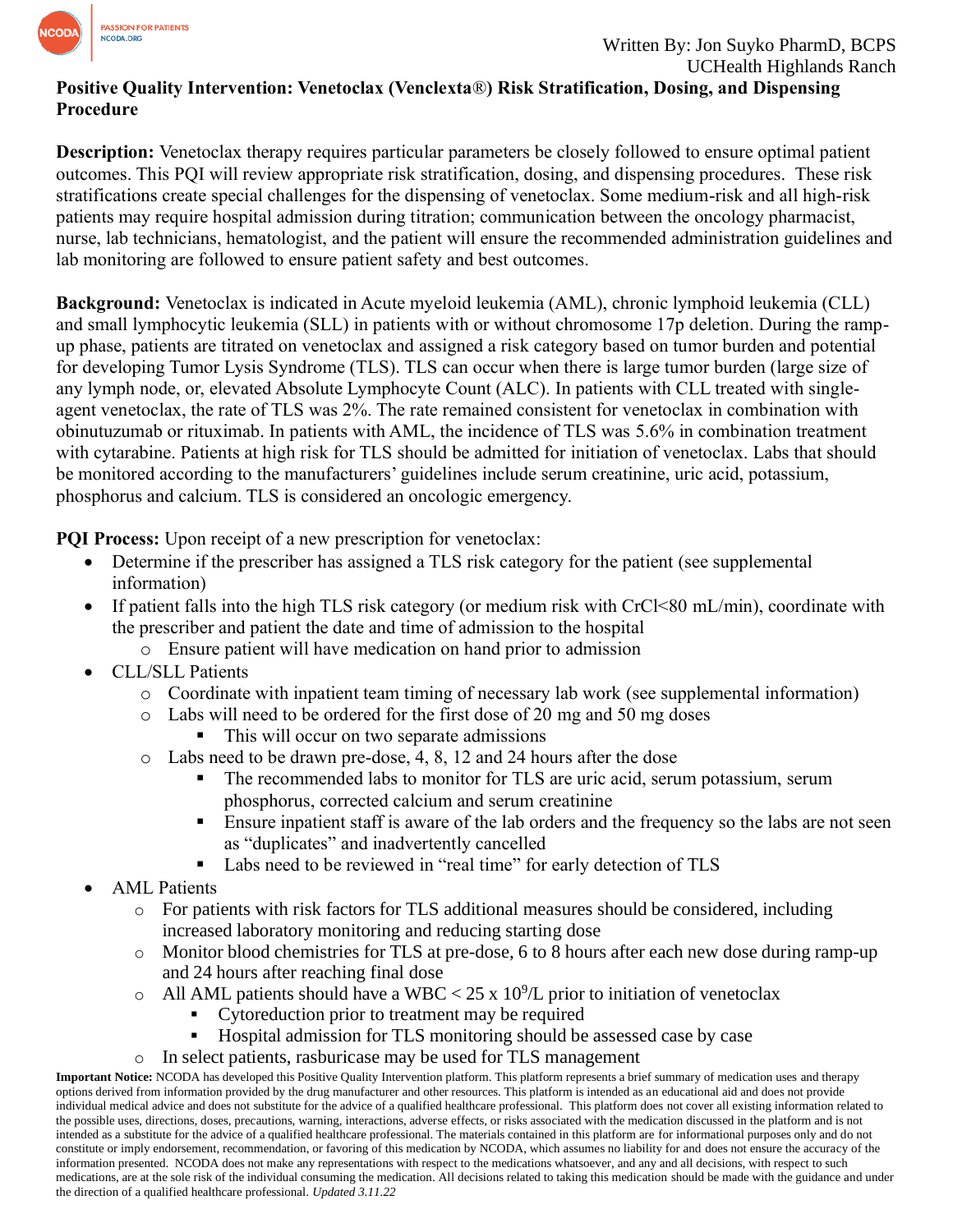

• **Dosing Guideline:** For all indications assess patient-specific factors for level of risk of TLS and provide prophylactic hydration and anti-hyperuricemics to patients prior to first dose and throughout the rampup phase to reduce risk of TLS

# **Venetoclax Ramp-Up Schedule**

| CLL/SLL <sup>§</sup> |                  | AML                 |                                     | § The CLL/SLL Starting Pack provides the first 4                                                                              |  |  |  |
|----------------------|------------------|---------------------|-------------------------------------|-------------------------------------------------------------------------------------------------------------------------------|--|--|--|
| Week 1               | $20 \text{ mg}$  | Day 1               | $100 \text{ mg}$                    | weeks of venetoclax according to the ramp-up<br>schedule. The 400 mg dose is achieved using 4 x                               |  |  |  |
| Week 2               | $50 \text{ mg}$  | Day 2               | $200 \text{ mg}$                    | 100 mg tablets supplied in bottles<br>*400 mg when used in combination with<br>azacitidine or decitabine; 600 mg when used in |  |  |  |
| Week 3               | $100 \text{ mg}$ | Day 3               | $400$ mg                            |                                                                                                                               |  |  |  |
| Week 4               | $200 \text{ mg}$ | Day 4 and<br>beyond | $400$ mg or<br>$600 \,\mathrm{mg*}$ | combination with low dose cytarabine                                                                                          |  |  |  |
| Week 5 and<br>beyond | $400 \text{ mg}$ |                     |                                     |                                                                                                                               |  |  |  |

# **Patient Centered Activities:**

- Provide [Oncology Chemotherapy Education \(OCE\)](https://www.oralchemoedsheets.com/index.php/sheet-library/24-available/generic/357-venetoclax) sheet
- Review titration schedule with patient and provide calendar with dosing schedule and lab appointments
- Confirm if patient has allopurinol prescribed
	- $\circ$  Review that allopurinol should be initiated 2-3 days prior to venetoclax
- Review oral hydration schedule with patient
	- Patient should consume  $6 8$  (8 oz) glasses of water or as instructed by their provider daily starting 2 days before the first dose and throughout the ramp up phase \*This is important during the first day of each dose increase\*
	- o Patients admitted to the hospital will receive IV fluids
	- o Outpatients may be considered for IV hydration if oral hydration is inadequate
- For a missed dose:
	- o If within 8 hours of the usual time, take as soon as possible and resume normal schedule
	- o If greater than 8 hours past the usual time, skip and resume normal schedule the next day
	- Confirm with the patient the date, time, and location of hospital if admission is necessary
- Follow up with patient after each dose escalation to confirm patient is taking medications properly
- Patient Assistance: [NCODA Financial Assistance Tool](https://www.ncoda.org/financial-assistance/)

## **References:**

- 1. [VENCLEXTA® \(Venetoclax\) \[Prescribing Information\].](https://www.accessdata.fda.gov/drugsatfda_docs/label/2016/208573s000lbl.pdf)
- 2. Larson, R MD and Pui, Ching-Hon MD (2018). Tumor lysis syndrome: Prevention and treatment. Post TW, ed. UpToDate. Waltham, MA: UpToDate Inc. https:/[/www.uptodate.com/contents/tumor-lysis-syndrome-prevention-and-treatment.](http://www.uptodate.com/contents/tumor-lysis-syndrome-prevention-and-treatment)
- 3. Venetoclax. Monograph. Clinical Pharmacology [database online].

**Important Notice:** NCODA has developed this Positive Quality Intervention platform. This platform represents a brief summary of medication uses and therapy options derived from information provided by the drug manufacturer and other resources. This platform is intended as an educational aid and does not provide individual medical advice and does not substitute for the advice of a qualified healthcare professional. This platform does not cover all existing information related to the possible uses, directions, doses, precautions, warning, interactions, adverse effects, or risks associated with the medication discussed in the platform and is not intended as a substitute for the advice of a qualified healthcare professional. The materials contained in this platform are for informational purposes only and do not constitute or imply endorsement, recommendation, or favoring of this medication by NCODA, which assumes no liability for and does not ensure the accuracy of the information presented. NCODA does not make any representations with respect to the medications whatsoever, and any and all decisions, with respect to such medications, are at the sole risk of the individual consuming the medication. All decisions related to taking this medication should be made with the guidance and under the direction of a qualified healthcare professional. *Updated 3.11.22*